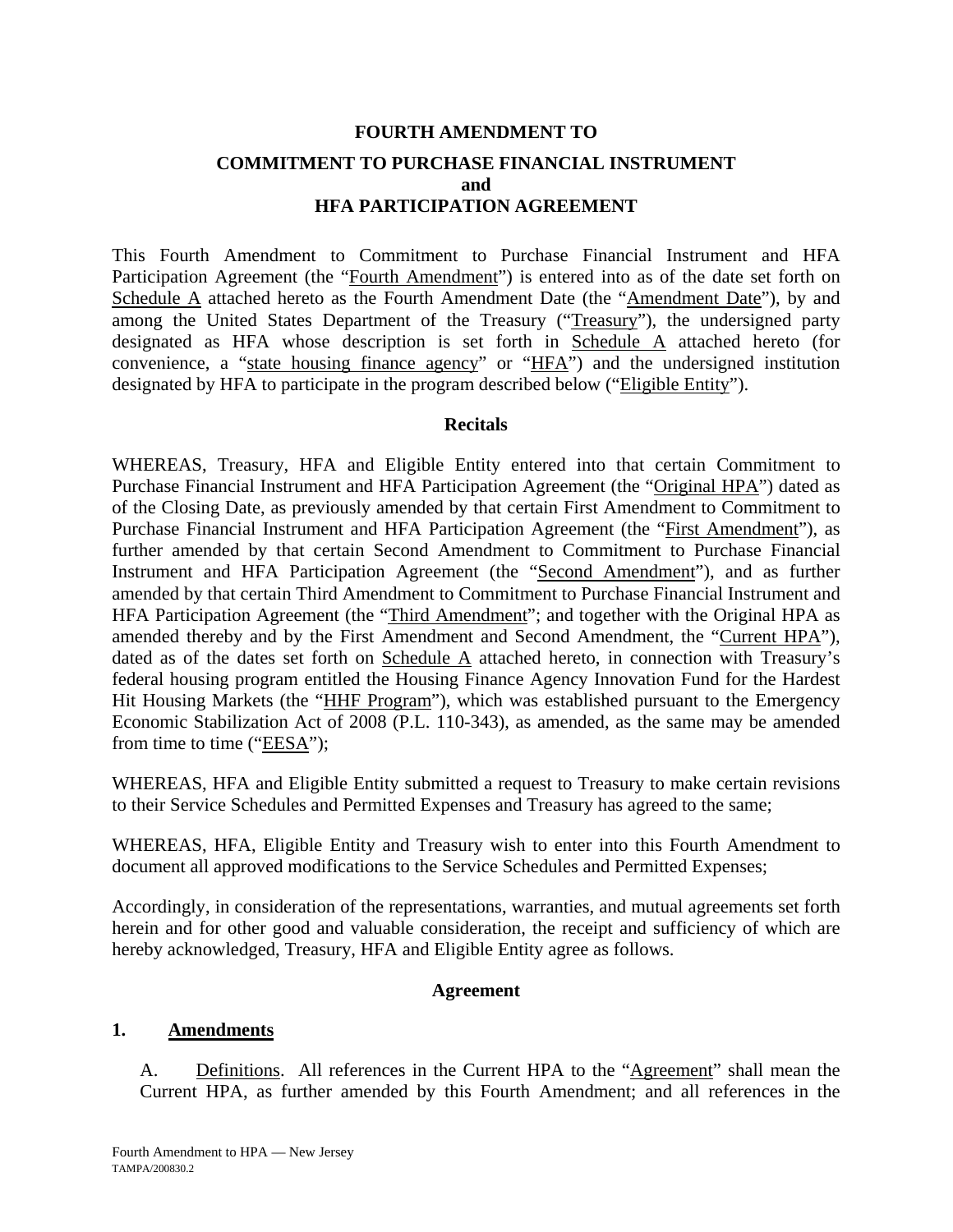Current HPA to Schedules A or B shall mean the Schedules A or B attached to this Fourth Amendment. All references herein to the "HPA" shall mean the Current HPA, as further amended by this Fourth Amendment.

B. Schedule A. Schedule A attached to the Current HPA is hereby deleted in its entirety and replaced with Schedule A attached to this Fourth Amendment.

C. Schedule B. Schedule B attached to the Current HPA is hereby deleted in its entirety and replaced with Schedule B attached to this Fourth Amendment.

## **2. Representations, Warranties and Covenants**

A. HFA and Eligible Entity. HFA and Eligible Entity, each for itself, make the following representations, warranties and covenants to Treasury and the truth and accuracy of such representations and warranties and compliance with and performance of such covenants are continuing obligations of HFA and Eligible Entity, each as to itself. In the event that any of the representations or warranties made herein cease to be true and correct or HFA or Eligible Entity breaches any of its covenants made herein, HFA or Eligible Entity, as the case may be, agrees to notify Treasury immediately and the same shall constitute an Event of Default under the HPA.

(1) HFA and Eligible Entity each hereby certifies, represents and warrants as of the date hereof that each of the representations and warranties of HFA or Eligible Entity, as applicable, contained in the HPA are true, correct, accurate and complete in all material respects as of the date hereof. All covenants of HFA or Eligible Entity, as applicable, contained in the HPA shall remain in full force and effect and neither HFA, nor Eligible Entity is in breach of any such covenant.

(2) Eligible Entity has the full corporate power and authority to enter into, execute, and deliver this Fourth Amendment and any other closing documentation delivered to Treasury in connection with this Fourth Amendment, and to perform its obligations hereunder and thereunder.

(3) HFA has the full legal power and authority to enter into, execute, and deliver this Fourth Amendment and any other closing documentation delivered to Treasury in connection with this Fourth Amendment, and to perform its obligations hereunder and thereunder.

### **3. Miscellaneous**

A. The recitals set forth at the beginning of this Fourth Amendment are true and accurate and are incorporated herein by this reference.

B. Capitalized terms used but not defined herein shall have the meanings ascribed to them in the HPA.

C. Any provision of the HPA that is determined to be prohibited or unenforceable in any jurisdiction shall, as to such jurisdiction, be ineffective to the extent of such prohibition or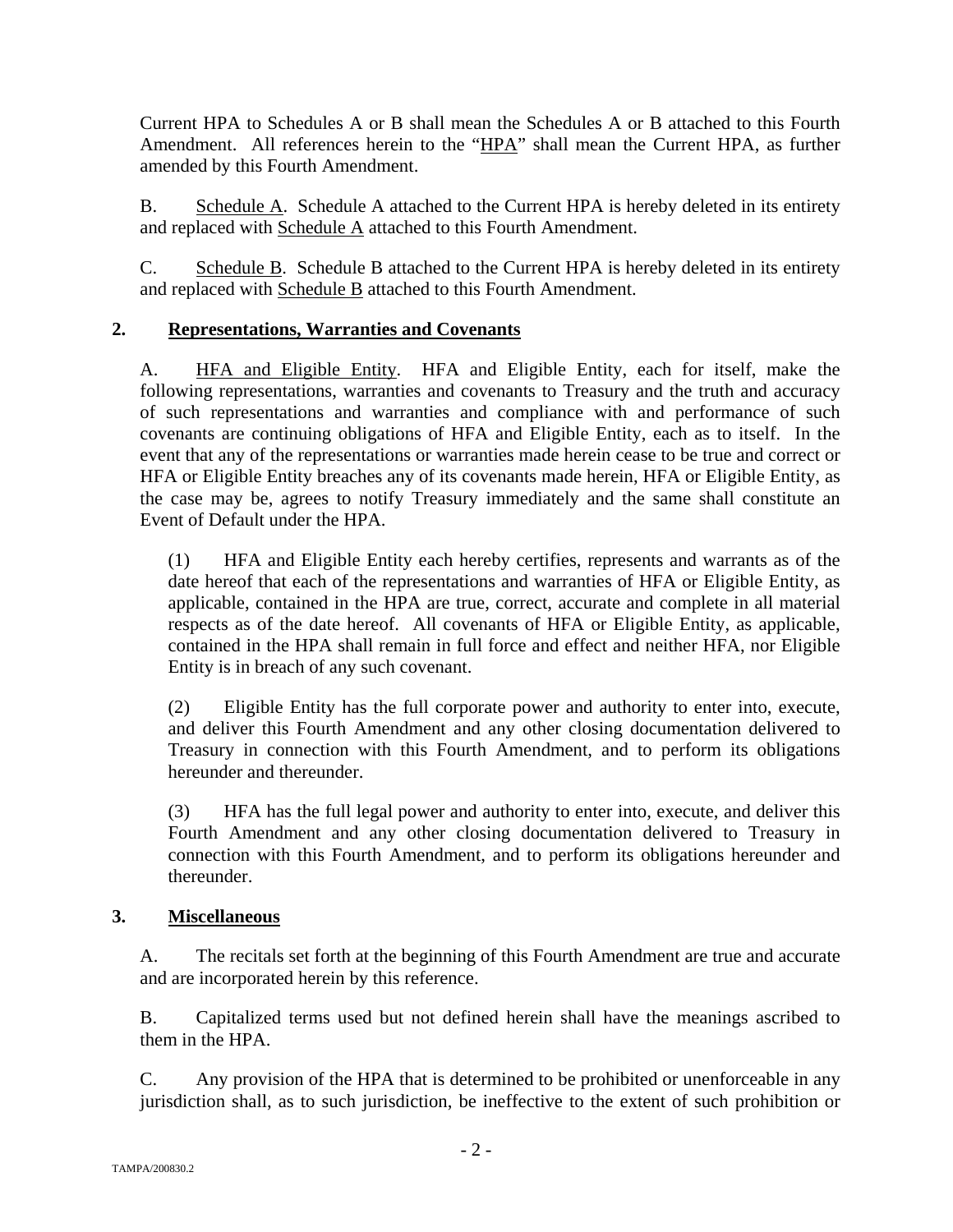unenforceability without invalidating the remaining provisions of the HPA, and no such prohibition or unenforceability in any jurisdiction shall invalidate such provision in any other jurisdiction.

D. This Fourth Amendment may be executed in two or more counterparts (and by different parties on separate counterparts), each of which shall be deemed an original, but all of which together shall constitute one and the same instrument. Facsimile or electronic copies of this Fourth Amendment shall be treated as originals for all purposes.

### [SIGNATURE PAGE FOLLOWS; REMAINDER OF PAGE INTENTIONALLY LEFT BLANK]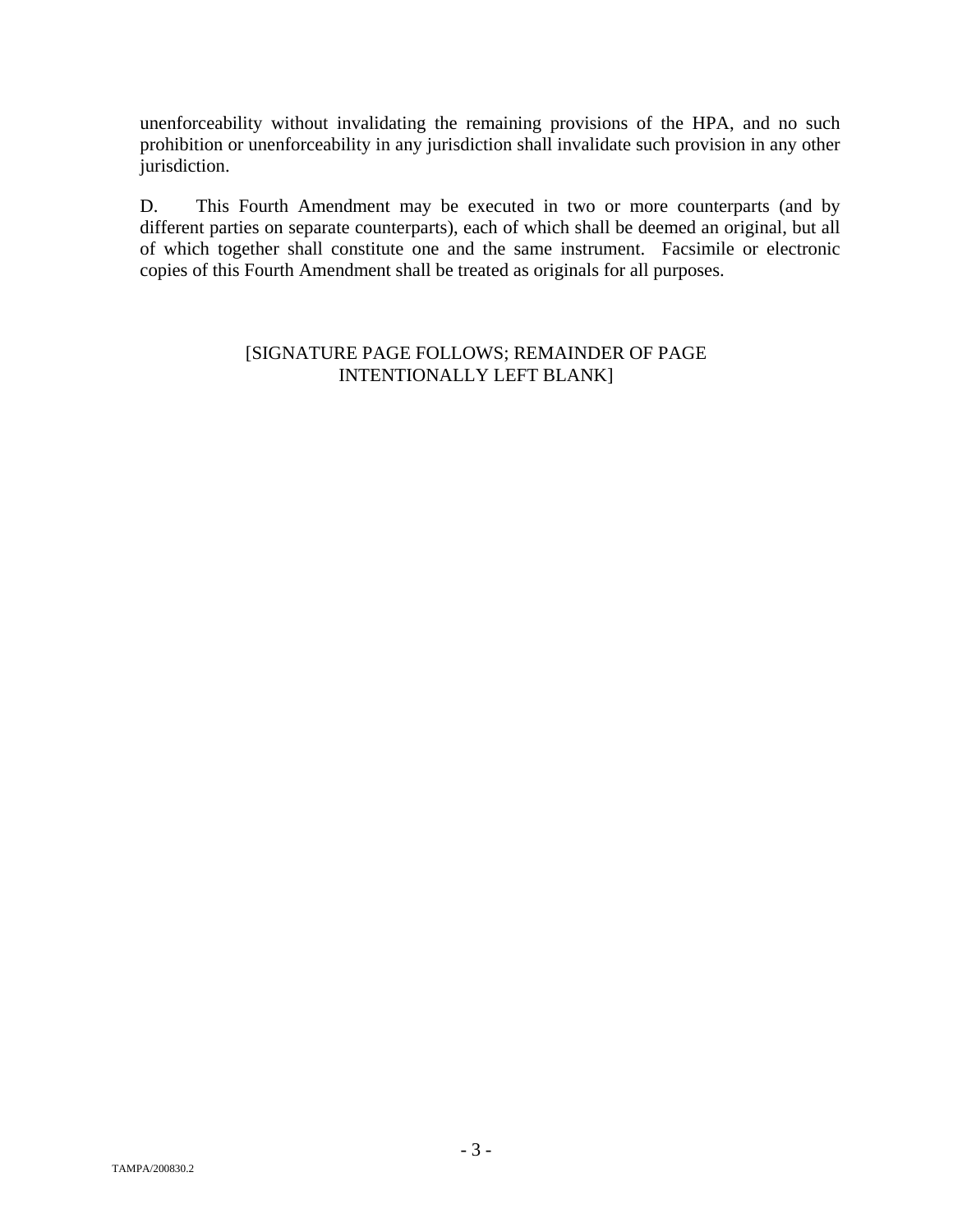**In Witness Whereof**, HFA, Eligible Entity and Treasury by their duly authorized officials hereby execute and deliver this Fourth Amendment to Commitment to Purchase Financial Instrument and HFA Participation Agreement as of the Amendment Date.

### **HFA**: **TREASURY**:

NEW JERSEY HOUSING AND MORTGAGE FINANCE AGENCY UNITED STATES DEPARTMENT OF THE **TREASURY** 

By: /s/ Anthony L. Marchetta By: Name: Anthony L. Marchetta Name: Timothy G. Massad Title: Executive Director Title: Assistant Secretary for

Financial Stability

#### **ELIGIBLE ENTITY**:

NEW JERSEY HOUSING AND MORTGAGE FINANCE AGENCY

By: /s/ Anthony L. Marchetta Name: Anthony L. Marchetta Title: Executive Director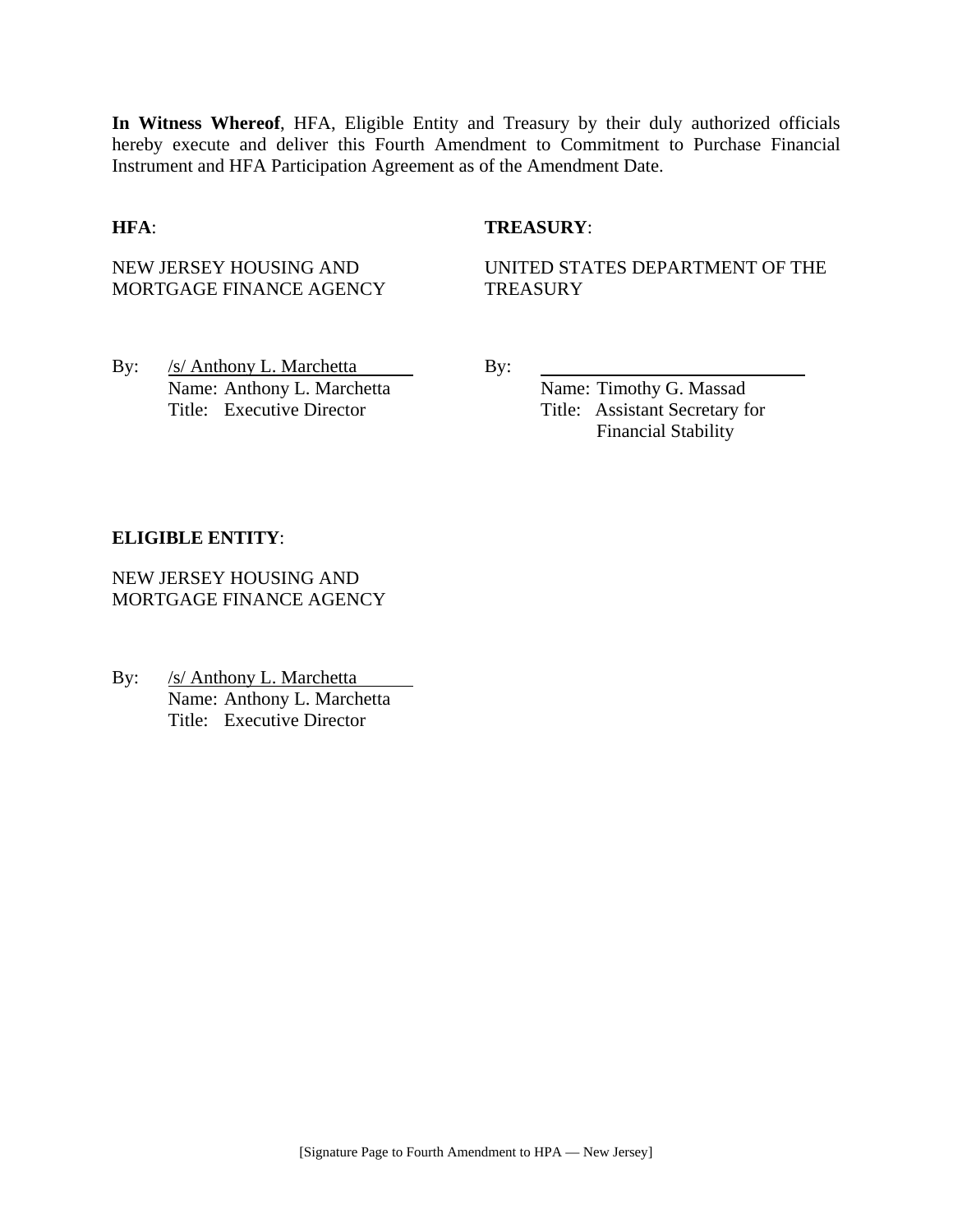In Witness Whereof, HFA, Eligible Entity and Treasury by their duly authorized officials hereby execute and deliver this Fourth Amendment to Commitment to Purchase Financial Instrument and HFA Participation Agreement as of the Amendment Date.

HFA:

#### **TREASURY:**

NEW JERSEY HOUSING AND MORTGAGE FINANCE AGENCY

By:

Name:

Title:

UNITED STATES DEPARTMENT OF THE **TREASURY** 

By:

Name: Timothy G. Massad Title: Assistant Secretary for **Financial Stability** 

#### **ELIGIBLE ENTITY:**

NEW JERSEY HOUSING AND MORTGAGE FINANCE AGENCY

By:

Name: Title:

[Signature Page to Fourth Amendment to HPA — New Jersey]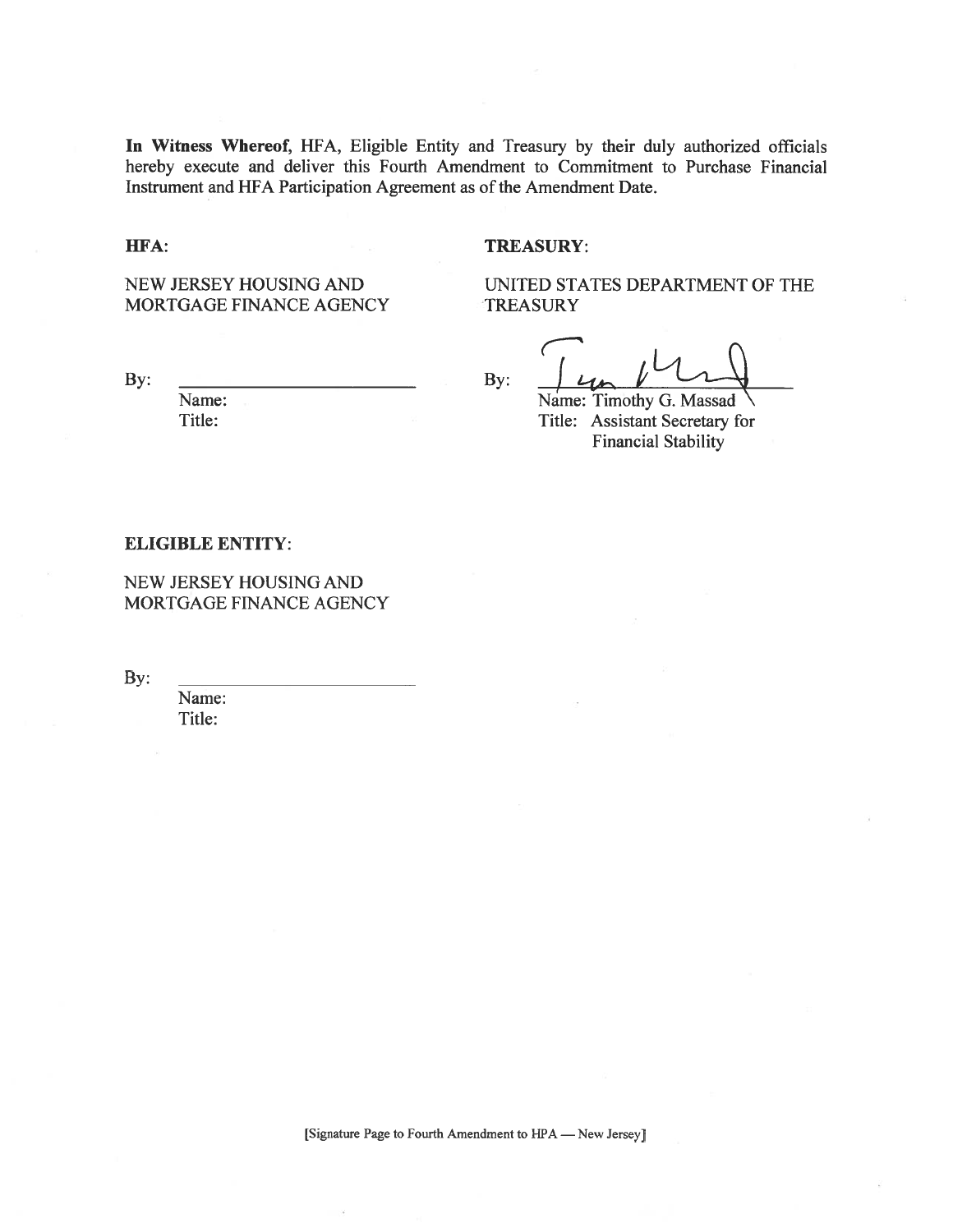# **EXHIBITS AND SCHEDULES**

Schedule A Basic Information<br>Schedule B Service Schedules

Service Schedules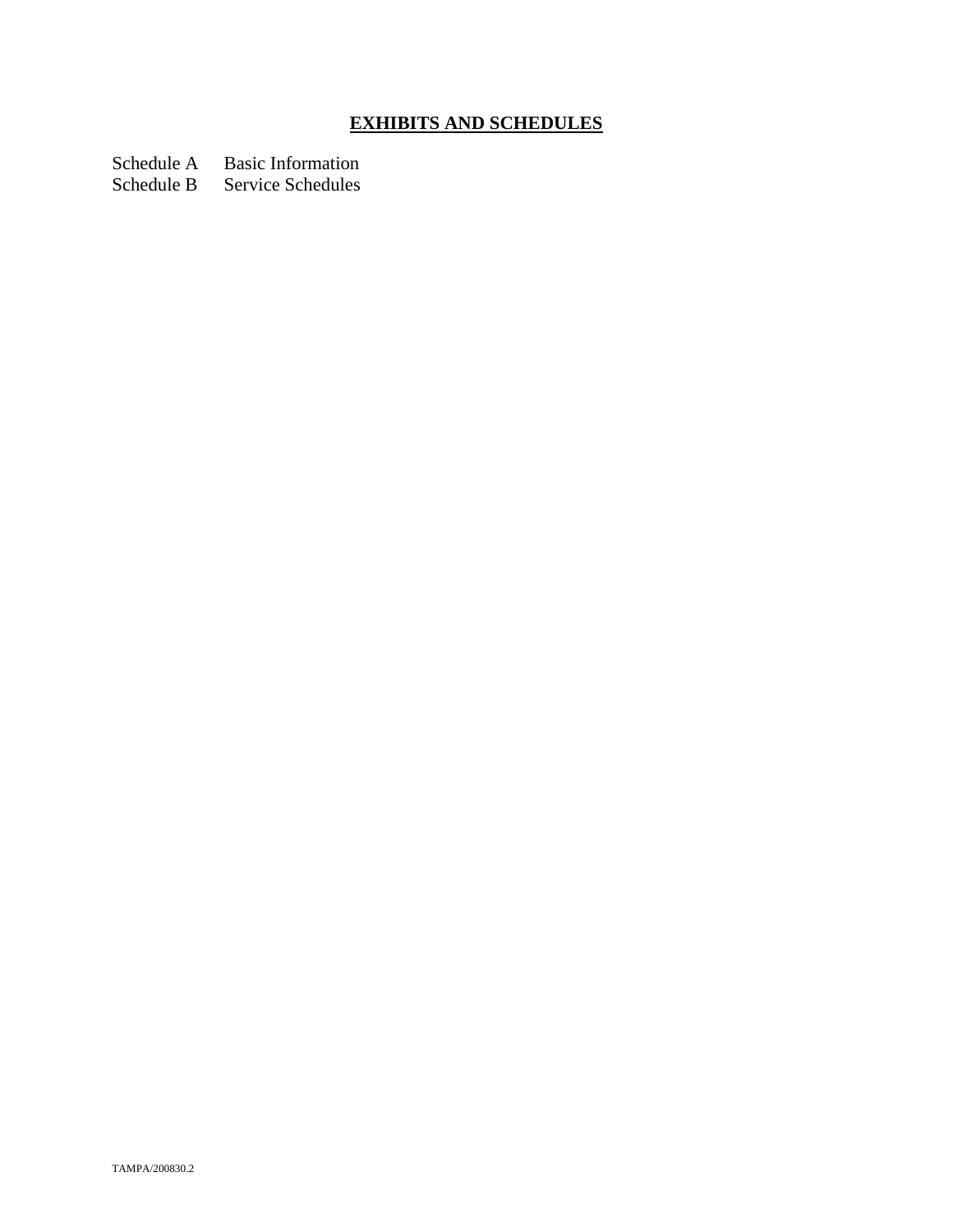### **SCHEDULE A**

### **BASIC INFORMATION**

| Eligible Entity Information:            |                                                                                                                                                                 |
|-----------------------------------------|-----------------------------------------------------------------------------------------------------------------------------------------------------------------|
| Name of the Eligible Entity:            | New Jersey Housing and Mortgage Finance<br>Agency <sup>1</sup>                                                                                                  |
| Corporate or other organizational form: | body, politic and corporate of the State of<br>New Jersey established and existing under<br>the New Jersey Statutes Annotated<br>$(N.J.S.A.)$ § 55:14K et. seq. |
| Jurisdiction of organization:           | New Jersey                                                                                                                                                      |
| Notice Information:                     |                                                                                                                                                                 |

| <b>HFA</b> Information:<br>Name of HFA: | New Jersey Housing and Mortgage Finance Agency                                                                                                                 |
|-----------------------------------------|----------------------------------------------------------------------------------------------------------------------------------------------------------------|
| Organizational form:                    | body, politic and corporate of the State of<br>New Jersey established and existing under<br>the New Jersey Statutes Annotated<br>$(N.J.S.A.)$ § 55:14 et. seq. |
| Date of Application:                    | September 1, 2010                                                                                                                                              |
| Date of Action Plan:                    | September 1, 2010                                                                                                                                              |
| Notice Information:                     | Same as Notice Information for Eligible<br>Entity                                                                                                              |
| Program Participation Cap:              | \$300,548,144.00                                                                                                                                               |

<sup>1</sup> References in the Agreement to the term "HFA" shall mean the New Jersey Housing and Mortgage Finance Agency ("NJHMFA") in its capacity as an HFA as such term is used in the Agreement; references in the Agreement to the term "Eligible Entity" shall mean NJHMFA, in its capacity as Eligible Entity as such term is used in the Agreement.

<u>.</u>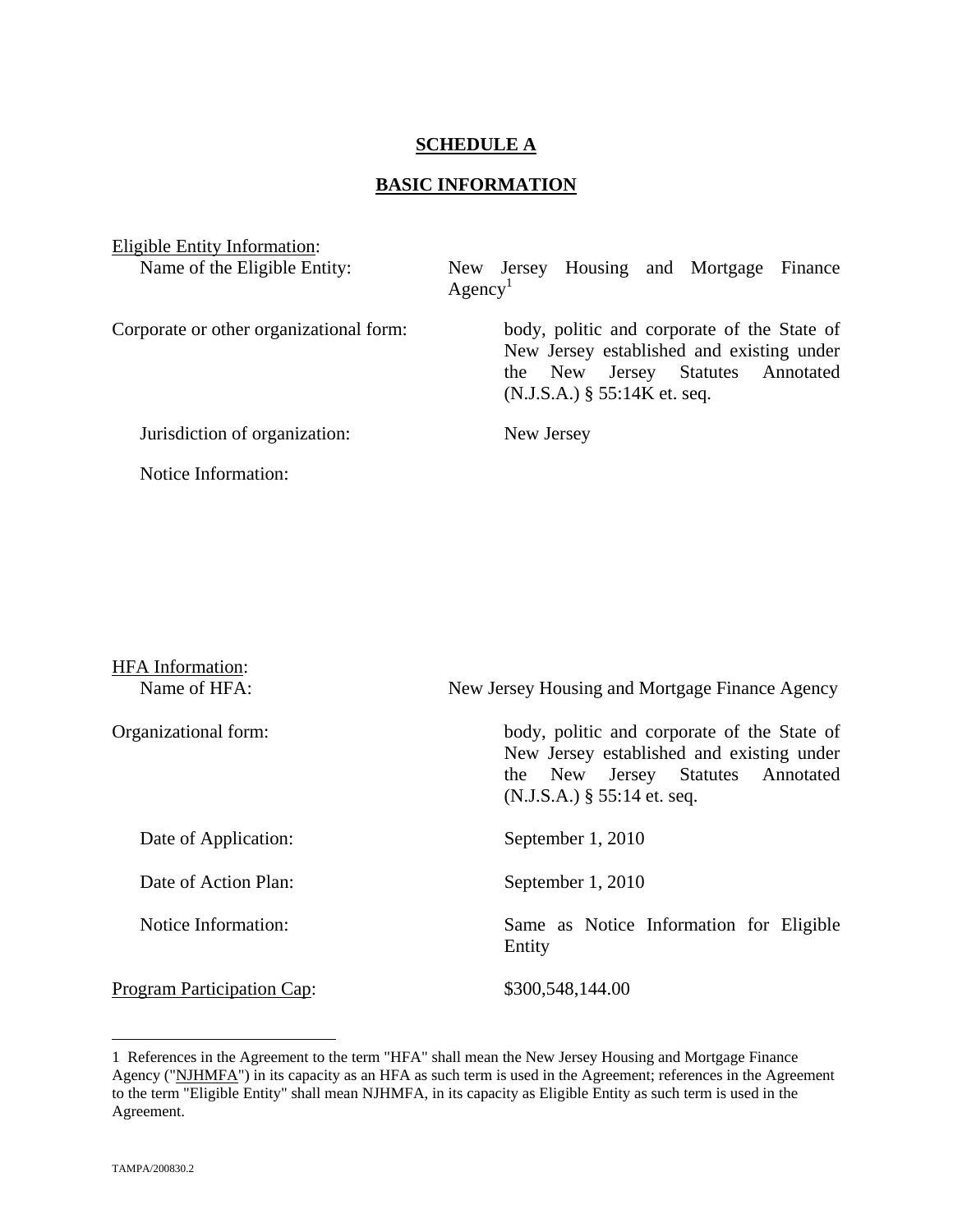| Portion of Program Participation Cap                                                |                                                                                                                                                        |
|-------------------------------------------------------------------------------------|--------------------------------------------------------------------------------------------------------------------------------------------------------|
| <b>Representing Original HHF Funds:</b>                                             | N/A                                                                                                                                                    |
| Portion of Program Participation Cap<br><b>Representing Unemployment HHF Funds:</b> | \$112,200,637.00                                                                                                                                       |
| Permitted Expenses:                                                                 | \$38,615,000.00                                                                                                                                        |
| <b>Closing Date:</b>                                                                | September 23, 2010                                                                                                                                     |
| <b>First Amendment Date:</b>                                                        | September 29, 2010                                                                                                                                     |
| <b>Second Amendment Date:</b>                                                       | December 16, 2010                                                                                                                                      |
| <b>Third Amendment Date:</b>                                                        | August 31, 2011                                                                                                                                        |
| <b>Fourth Amendment Date:</b>                                                       | January 25, 2012                                                                                                                                       |
| <b>Eligible Entity Depository Account Information:</b>                              | See account information set forth in the<br>Depository Account Control Agreement<br>between Treasury and Eligible Entity<br>regarding the HHF Program. |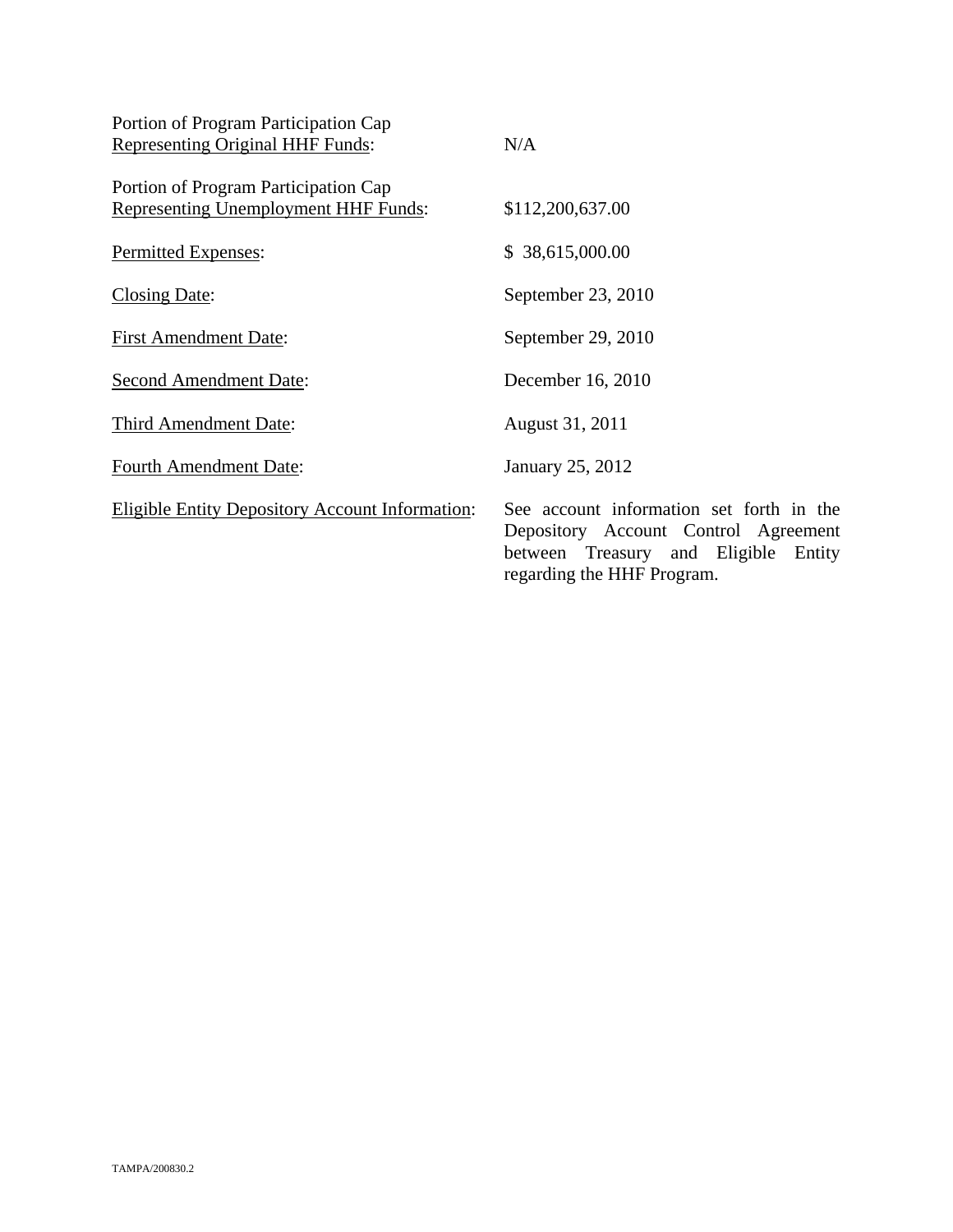### **SCHEDULE B**

### **SERVICE SCHEDULES**

The Service Schedules attached as Schedule B to the Current HPA are hereby deleted in their entirety and replaced with the attached Service Schedules (numbered sequentially as Service Schedule B-1, Service Schedule B-2, et. seq.), which collectively comprise Schedule B to the HPA.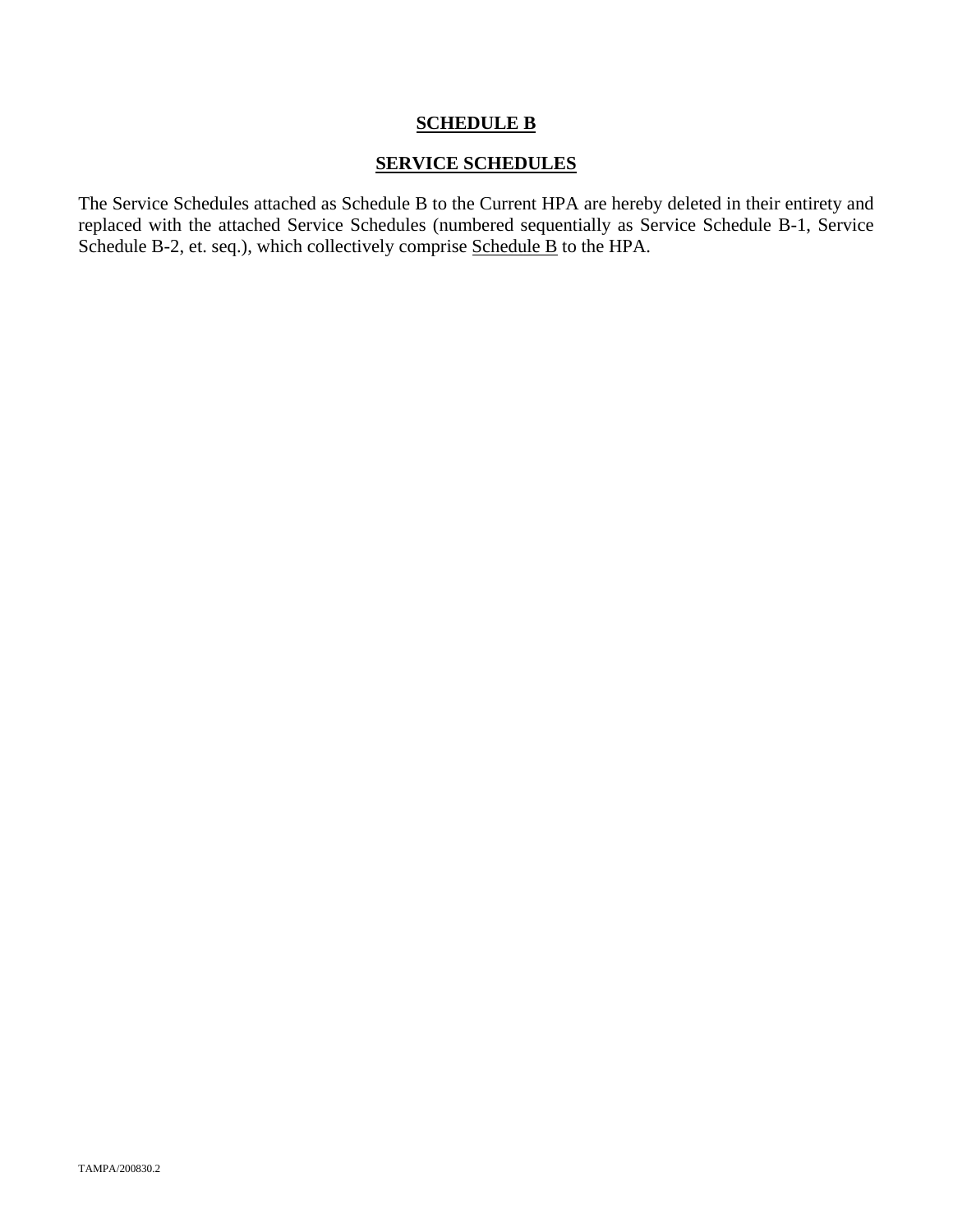### **SERVICE SCHEDULE B-1**

# **New Jersey Housing and Mortgage Finance Agency**

# **NEW JERSEY HOMEKEEPER PROGRAM (NJHK)**

# **Summary Guidelines**

| 1. Program Overview | The New Jersey Housing and Mortgage Finance Agency<br>(NJHMFA) has created the New Jersey HomeKeeper Program<br>(NJHK).                                                                                                                                                                                                                                                                                                                                                                                                                                                                                                                                   |
|---------------------|-----------------------------------------------------------------------------------------------------------------------------------------------------------------------------------------------------------------------------------------------------------------------------------------------------------------------------------------------------------------------------------------------------------------------------------------------------------------------------------------------------------------------------------------------------------------------------------------------------------------------------------------------------------|
|                     | This program will provide 0% interest rate, deferred-payment<br>mortgage loans to unemployed and substantially underemployed<br>homeowners who, through no fault of their own, are financially<br>unable to make their mortgage payments and are in danger of<br>losing their homes to foreclosure. While the homeowner seeks<br>work or job training for a new career, NJHK loan proceeds may<br>be used to cover mortgage arrearages and/or an approved amount<br>of homeowner monthly mortgage payments including principal<br>and interest, property taxes, property insurance, mortgage<br>insurance and, if applicable, homeowner association dues. |
|                     | The housing counseling agency shall recommend - and the NJHK<br>staff shall review for approval $-$ a plan of action for each<br>homeowner that addresses the proposed use of NJHK mortgage<br>loan proceeds for these key purposes:                                                                                                                                                                                                                                                                                                                                                                                                                      |
|                     | • One-time payment to settle mortgage arrearages<br>accumulated during a period of unemployment [Note:<br>Assistance may only cover arrearages accumulated during<br>a period of unemployment or substantial<br>underemployment.] for homeowners who experienced lost<br>employment income and have since found new work but<br>need help to bring their mortgage current; and/or                                                                                                                                                                                                                                                                         |
|                     | ■ Payment of arrearages as needed and an approved amount<br>of mortgage payment assistance while the homeowner<br>actively seeks work or participates in an approved job<br>training program. The homeowner will be expected to<br>report on and document employment status on a regular<br>basis in accordance with program requirements.                                                                                                                                                                                                                                                                                                                |
|                     | The maximum NJHK mortgage loan amount shall be \$48,000.<br>All loan proceeds shall be held in escrow by the NJHK and may<br>be used to pay existing mortgage arrearages and/or an approved                                                                                                                                                                                                                                                                                                                                                                                                                                                               |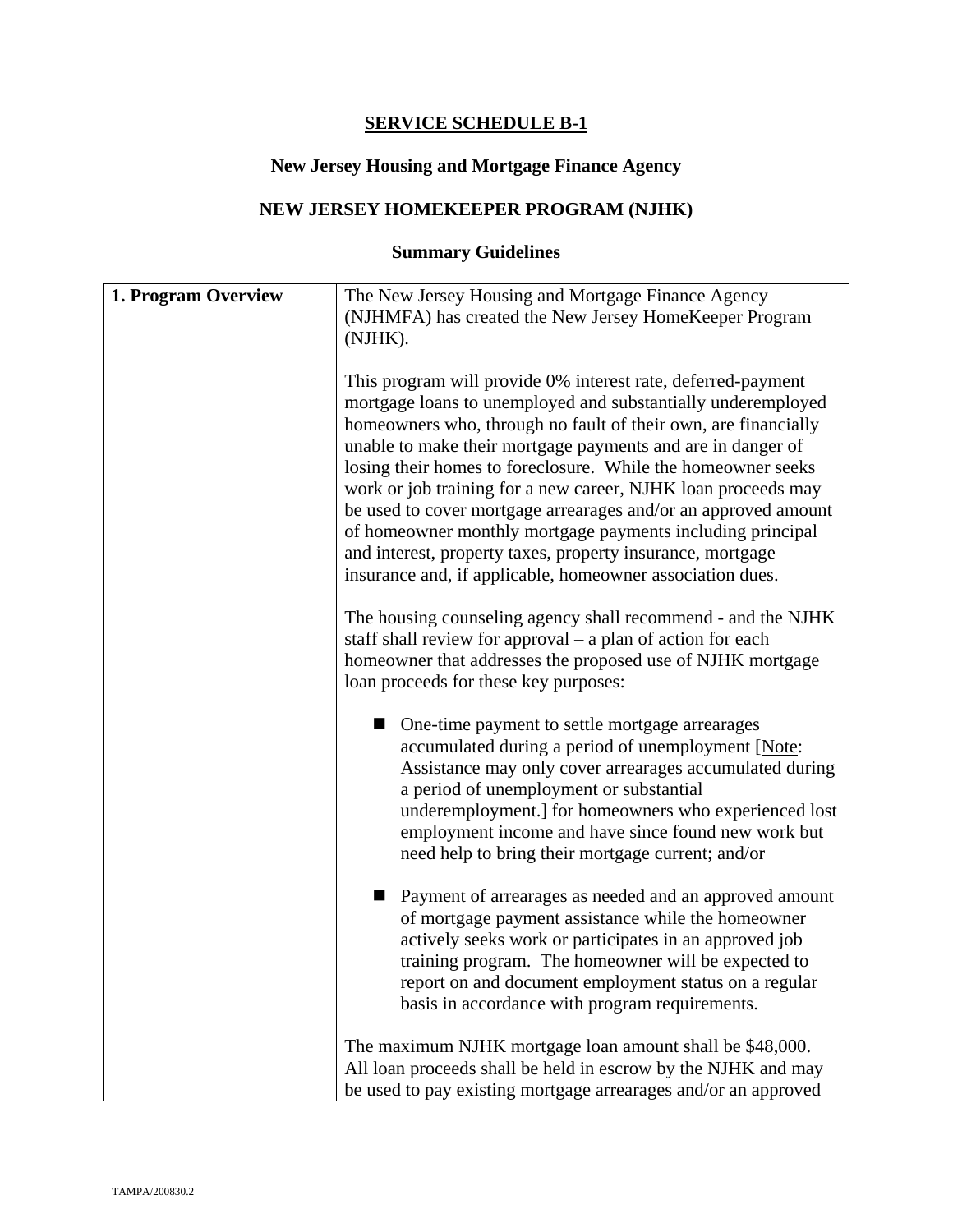|                                                                         | amount of the homeowner's existing mortgage payments each<br>month for a period of time not exceeding 24 months. Existing<br>mortgage payments include principal and interest, property taxes,<br>homeowner insurance, mortgage insurance and homeowner<br>association dues (if any).                                                                                                                                                                                                       |
|-------------------------------------------------------------------------|---------------------------------------------------------------------------------------------------------------------------------------------------------------------------------------------------------------------------------------------------------------------------------------------------------------------------------------------------------------------------------------------------------------------------------------------------------------------------------------------|
| 2. Program Goals                                                        | The goal of the NJHK Program is to promote neighborhood<br>stability in New Jersey communities by providing assistance with<br>mortgage arrears and mortgage payments to eligible homeowners<br>who, through no fault of their own, are in danger of foreclosure<br>due to a temporary loss of employment or unexpected substantial<br>underemployment and are in the process of seeking work or job<br>training that will enable them to resume making their mortgage<br>payments in full. |
| 3. Target Population /<br><b>Areas</b>                                  | The program will be offered statewide.                                                                                                                                                                                                                                                                                                                                                                                                                                                      |
| 4. Program Allocation<br>(Excluding Administrative<br><b>Expenses</b> ) | \$261,933,144.00                                                                                                                                                                                                                                                                                                                                                                                                                                                                            |
| <b>5. Borrower Eligibility</b><br><b>Criteria</b>                       | Eligible homeowners are not subject to maximum household<br>income limits. Homeowners must be in danger of foreclosure due<br>to a temporary loss of employment-related household income that<br>occurred through no fault of their own.                                                                                                                                                                                                                                                    |
|                                                                         | In addition to meeting other program underwriting criteria,<br>eligible homeowners:                                                                                                                                                                                                                                                                                                                                                                                                         |
|                                                                         | May be current on mortgage payments but are expected to<br>become delinquent within a 90-day period due to loss of<br>employment income OR may be 30 days or more<br>delinquent on mortgage payments due to loss of<br>employment income;                                                                                                                                                                                                                                                   |
|                                                                         | Must provide a financial Hardship Affidavit attesting to<br>their inability to make mortgage payments.<br>Loss of<br>employment must be documented in accordance with<br>program underwriting requirements, including evidence<br>from the state unemployment office or, if unavailable, a<br>notarized letter from the former employer indicating the<br>unemployment or underemployment was not the fault of<br>the borrower;                                                             |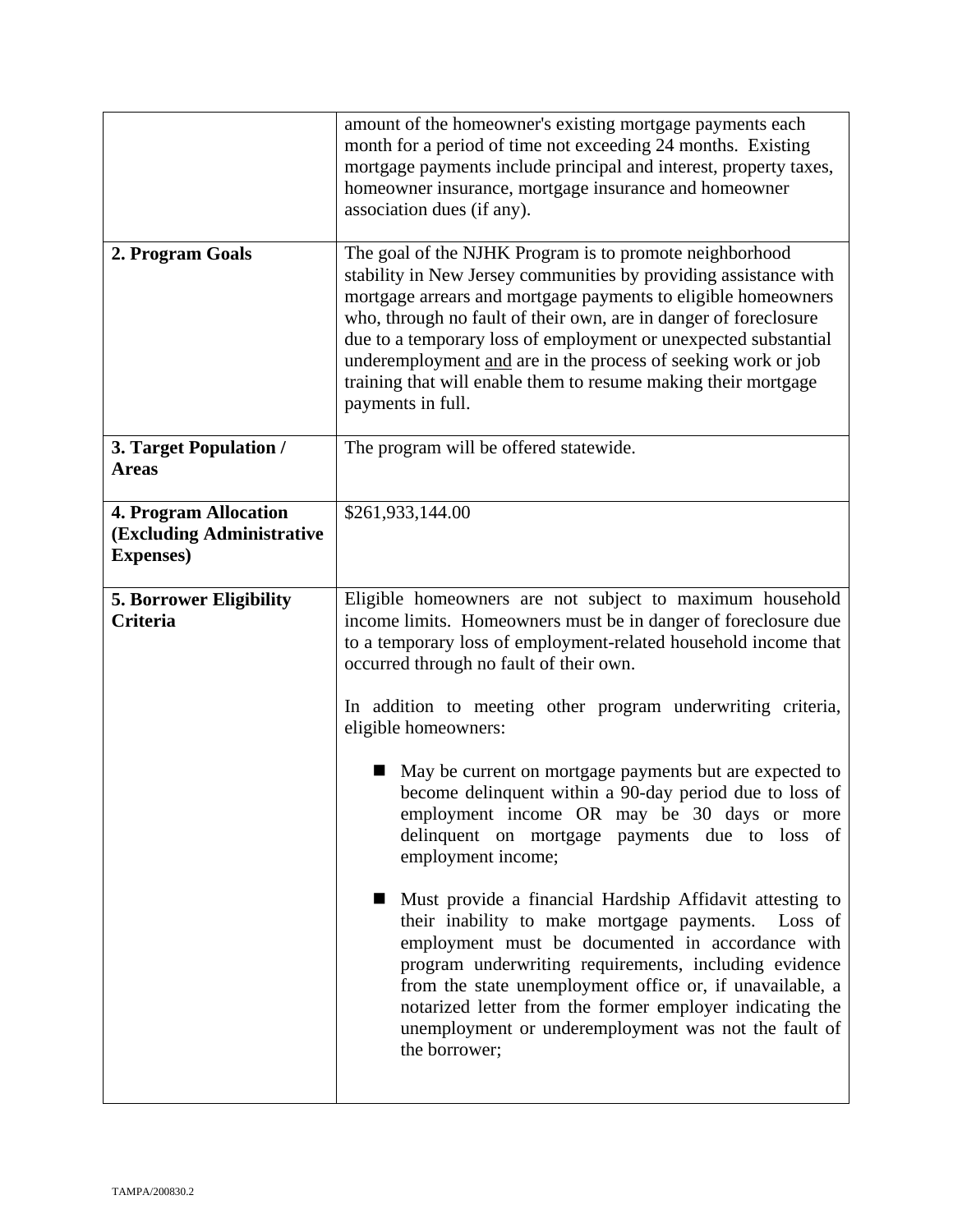|                                                   | • Must show evidence of having made payments on their<br>first mortgage loans, as specified in the program<br>guidelines;                                                                                                                                                                                       |
|---------------------------------------------------|-----------------------------------------------------------------------------------------------------------------------------------------------------------------------------------------------------------------------------------------------------------------------------------------------------------------|
|                                                   | Must exhaust other available financial resources/assets<br>. .<br>(excluding recognized retirement and education savings)<br>plans) before qualifying for assistance, except that they<br>may keep liquid assets amounting to a maximum of nine<br>months of mortgage payments;                                 |
|                                                   | ■ Must be paying, as a result of employment income loss,<br>more than 31% of gross household income each month to<br>cover all existing mortgage payments (including principal<br>and interest, property taxes, homeowners insurance,<br>mortgage insurance and, if applicable, homeowner<br>association fees); |
|                                                   | ■ Must have no more than a combined total of \$429,619 for<br>a one-unit dwelling or \$550,005 for a two-family dwelling<br>in outstanding principal balance due on all existing<br>mortgage loan(s) on the home at the time of application;                                                                    |
|                                                   | ■ Must have a loan-to-value ratio of no more than 135% for<br>the first mortgage on the home; and                                                                                                                                                                                                               |
|                                                   | Must participate and cooperate in sessions with an NJHK-<br>approved housing counseling agency, which will help<br>provide advice on all available programs and solutions for<br>the homeowner, including the NJHK.                                                                                             |
|                                                   | NJHK assistance shall be provided on a first come, first served<br>basis.                                                                                                                                                                                                                                       |
| 6. Property / Loan<br><b>Eligibility Criteria</b> | The eligible homeowner must own and occupy a home located in<br>New Jersey and must have acquired the home at least one year<br>prior to applying for NJHK assistance.                                                                                                                                          |
|                                                   | The home must contain one or two dwelling units, be an attached<br>or detached house a condominium unit or a manufactured home<br>on a foundation permanently affixed to real property owned by<br>the homeowner.                                                                                               |
| <b>7. Program Exclusions</b>                      | Homeowners owning other real estate (including, but not limited<br>to, a timeshare) at the time of application are ineligible.                                                                                                                                                                                  |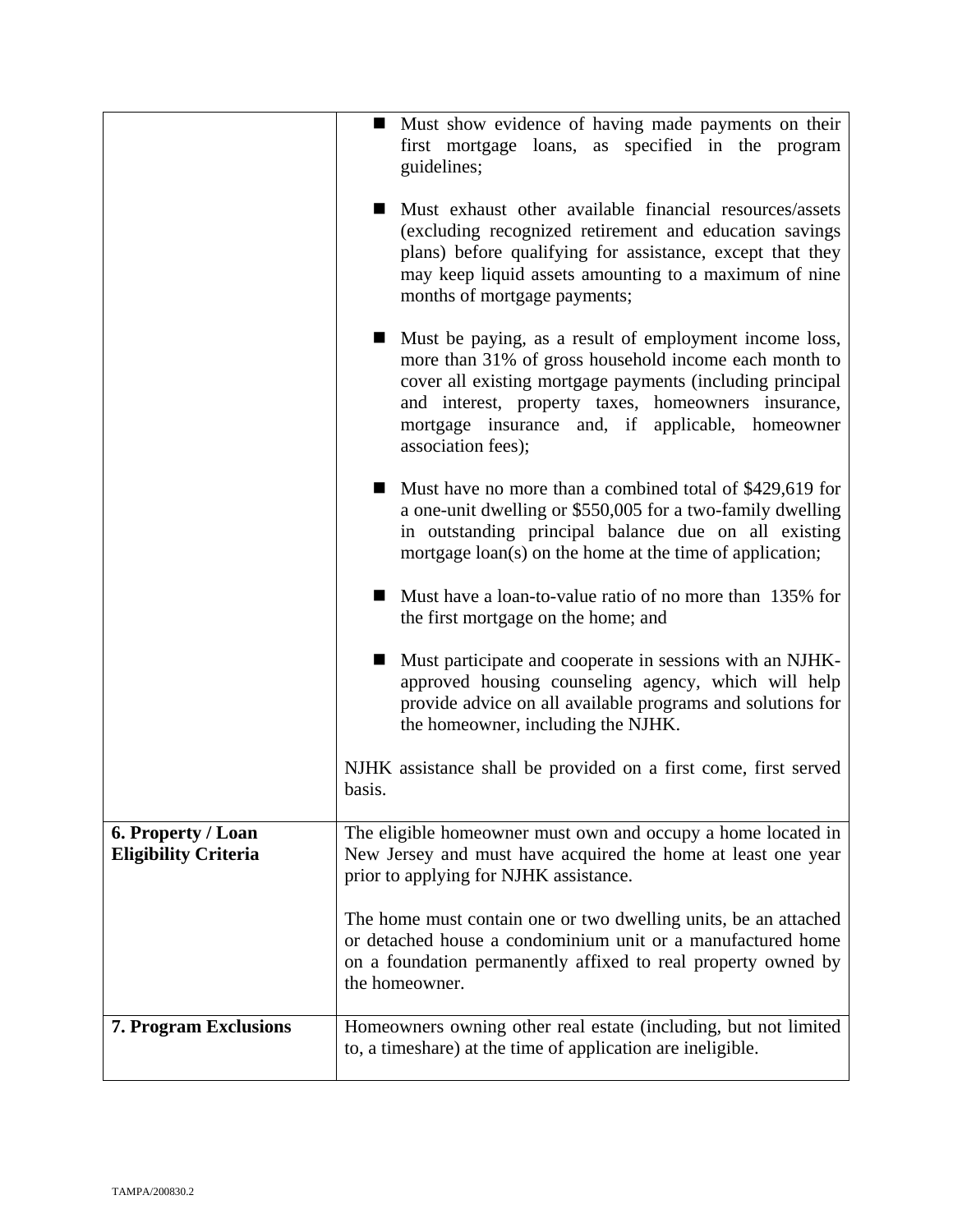| <b>8. Structure of Assistance</b>                          | All assistance shall be provided to the homeowner in the form of                                                                                                                                                                                                                                                                                                                                                                                                                                                                                                                                                                             |
|------------------------------------------------------------|----------------------------------------------------------------------------------------------------------------------------------------------------------------------------------------------------------------------------------------------------------------------------------------------------------------------------------------------------------------------------------------------------------------------------------------------------------------------------------------------------------------------------------------------------------------------------------------------------------------------------------------------|
|                                                            | a 0% interest rate, deferred-payment, non-recourse loan secured                                                                                                                                                                                                                                                                                                                                                                                                                                                                                                                                                                              |
|                                                            | by a mortgage that will be recorded and will take a junior lien<br>position on the home. This NJHK mortgage loan shall require no                                                                                                                                                                                                                                                                                                                                                                                                                                                                                                            |
|                                                            | monthly payments from the homeowner.                                                                                                                                                                                                                                                                                                                                                                                                                                                                                                                                                                                                         |
|                                                            |                                                                                                                                                                                                                                                                                                                                                                                                                                                                                                                                                                                                                                              |
|                                                            | Within the first five years of the closing date of the NJHK<br>mortgage loan, the full amount of the NJHK mortgage loan shall<br>be due and payable upon the sale or upon the transfer or upon the<br>refinance of the property (except for a lower rate/term refinance)<br>$or$ if the applicant ceases to occupy the property as his/her<br>primary residence in the event there are sufficient equity proceeds<br>available from such transaction. After the fifth year, the NJHK<br>mortgage loan amount shall be forgiven 20% per year, to be<br>forgiven in full at the end of the tenth year.                                         |
|                                                            | All borrowers will be required to sign and acknowledge the<br>program guidelines and any and all other program requirements,<br>including employment status reporting.                                                                                                                                                                                                                                                                                                                                                                                                                                                                       |
|                                                            | Any funds repaid to the NJHK by NJHK recipients in accordance<br>with established program guidelines will be recaptured and may<br>be used to assist additional homeowners up to December 31,<br>2017. After this date, all remaining and recaptured funds will be<br>returned to the U.S. Treasury.                                                                                                                                                                                                                                                                                                                                         |
| 9. Per Household<br><b>Assistance</b>                      | The average NJHK mortgage loan amount per household is<br>expected to be \$38,000.                                                                                                                                                                                                                                                                                                                                                                                                                                                                                                                                                           |
| <b>10. Duration of Assistance</b>                          | Each borrower may receive up to 24 months of assistance. Any<br>reinstatement/arrearage assistance will be a one time payment.                                                                                                                                                                                                                                                                                                                                                                                                                                                                                                               |
| 11. Estimated Number of<br><b>Participating Households</b> | estimated number of participating households is<br>The<br>approximately 6,900 assuming an average assistance loan of<br>\$38,000.                                                                                                                                                                                                                                                                                                                                                                                                                                                                                                            |
| 12. Program Inception /<br><b>Duration</b>                 | It is anticipated that the program will start with a 3 month pilot<br>program to begin within 90 days of U.S. Treasury's funding. At<br>the end of the 3-month period, NJHMFA along with key<br>stakeholders will review the NJKA Program and make the<br>necessary changes, as are approved by Treasury, in order to better<br>serve New Jersey's unemployed and substantially underemployed<br>homeowners. Mortgage loan originations with this funding will<br>take place over a three-year period until funds are exhausted.<br>Subsequent originations may be made up to December 31, 2017<br>using any homeowner loan repayment funds. |